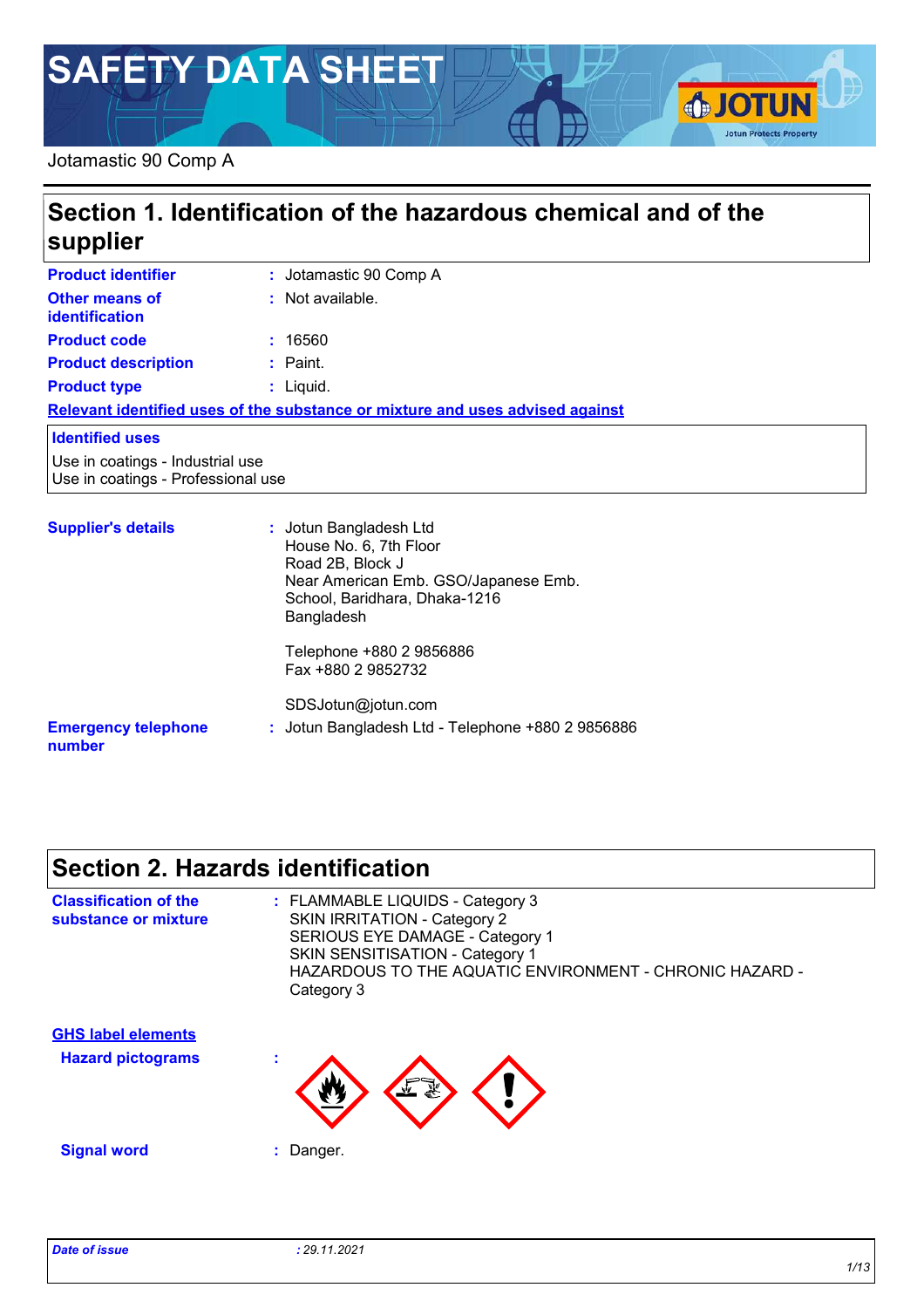## **Section 2. Hazards identification**

| <b>Hazard statements</b>                                                    | : H226 - Flammable liquid and vapour.<br>H315 - Causes skin irritation.<br>H317 - May cause an allergic skin reaction.<br>H318 - Causes serious eye damage.<br>H412 - Harmful to aquatic life with long lasting effects.                                                                                                                                                                                                                                                        |
|-----------------------------------------------------------------------------|---------------------------------------------------------------------------------------------------------------------------------------------------------------------------------------------------------------------------------------------------------------------------------------------------------------------------------------------------------------------------------------------------------------------------------------------------------------------------------|
| <b>Precautionary statements</b>                                             |                                                                                                                                                                                                                                                                                                                                                                                                                                                                                 |
| <b>Prevention</b>                                                           | : P280 - Wear protective gloves. Wear eye or face protection.<br>P210 - Keep away from heat, hot surfaces, sparks, open flames and other ignition<br>sources. No smoking.<br>P273 - Avoid release to the environment.<br>P261 - Avoid breathing vapour.                                                                                                                                                                                                                         |
| <b>Response</b>                                                             | : P362 - Take off contaminated clothing and wash before reuse.<br>P363 - Wash contaminated clothing before reuse.<br>P302 + P352 - IF ON SKIN: Wash with plenty of water.<br>P333 + P313 - If skin irritation or rash occurs: Get medical advice or attention.<br>P305 + P351 + P338, P310 - IF IN EYES: Rinse cautiously with water for several<br>minutes. Remove contact lenses, if present and easy to do. Continue rinsing.<br>Immediately call a POISON CENTER or doctor. |
| <b>Storage</b>                                                              | : P403 + P235 - Store in a well-ventilated place. Keep cool.                                                                                                                                                                                                                                                                                                                                                                                                                    |
| <b>Disposal</b>                                                             | : P501 - Dispose of contents and container in accordance with all local, regional,<br>national and international regulations.                                                                                                                                                                                                                                                                                                                                                   |
| <b>Other hazards which do not : None known.</b><br>result in classification |                                                                                                                                                                                                                                                                                                                                                                                                                                                                                 |

### **Section 3. Composition and information of the ingredients of the hazardous chemical**

| Substance/mixture     | : Mixture        |
|-----------------------|------------------|
| <b>Other means of</b> | : Not available. |
| <i>identification</i> |                  |

#### **CAS number/other identifiers**

| <b>CAS number</b>   | : Not applicable. |
|---------------------|-------------------|
| <b>EC</b> number    | : Mixture.        |
| <b>Product code</b> | : 16560           |

| <b>Ingredient name</b>                                                    | $\frac{9}{6}$ | <b>CAS number</b> |
|---------------------------------------------------------------------------|---------------|-------------------|
| epoxy resin (MW $\leq$ 700)                                               | ≤14           | 1675-54-3         |
| 4,4'-Isopropylidenediphenol, oligomeric reaction products with 1-chloro-  | ≤ $8.6$       | 67989-52-0        |
| 2,3-epoxypropane, reaction products with fatty acids, C18-unsatd., dimers |               |                   |
| xylene                                                                    | ≤10           | 1330-20-7         |
| hydrocarbons, c9-unsatd., polymd.                                         | ≤5            | 71302-83-5        |
| 2-methylpropan-1-ol                                                       | ≤5            | 78-83-1           |
| glycidyl ether of 3-alkyl phenol                                          | $\leq 5$      | 68413-24-1        |
| benzyl alcohol                                                            | ≤3            | 100-51-6          |
| ethylbenzene                                                              | ≤3            | 100-41-4          |
| Phenol, methylstyrenated                                                  | $\leq$ 3      | 68512-30-1        |
| Phenol, styrenated                                                        | ≤1.5          | 61788-44-1        |

**There are no additional ingredients present which, within the current knowledge of the supplier and in the concentrations applicable, are classified as hazardous to health or the environment and hence require reporting in this section.**

**Occupational exposure limits, if available, are listed in Section 8.**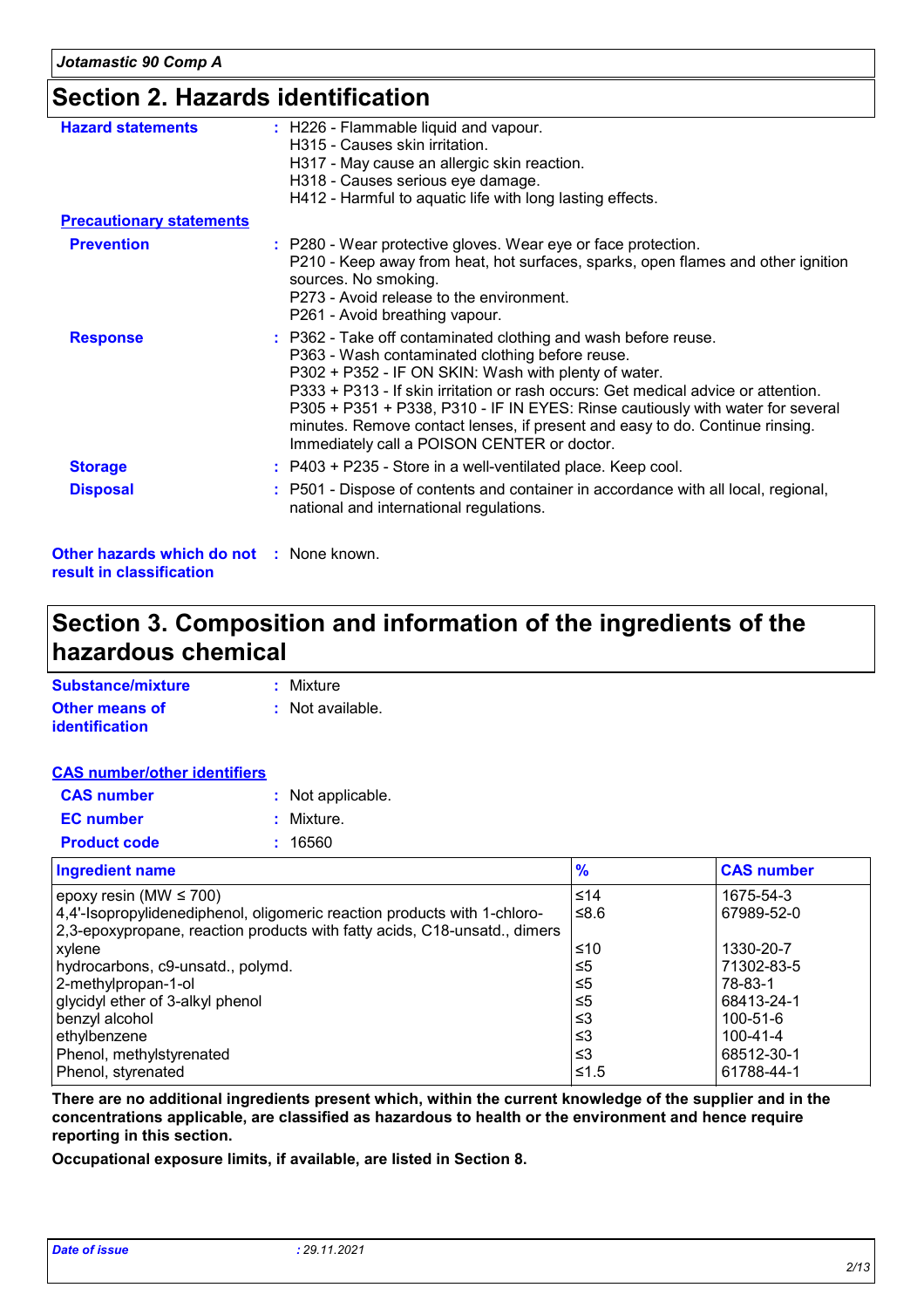# **Section 4. First aid measures**

|                     | <b>Description of necessary first aid measures</b>                                                                                                                                                                                                                                                                                                                                                                                                                                                                                                                                                                                                                                                                                                                                                                                                                                                            |
|---------------------|---------------------------------------------------------------------------------------------------------------------------------------------------------------------------------------------------------------------------------------------------------------------------------------------------------------------------------------------------------------------------------------------------------------------------------------------------------------------------------------------------------------------------------------------------------------------------------------------------------------------------------------------------------------------------------------------------------------------------------------------------------------------------------------------------------------------------------------------------------------------------------------------------------------|
| <b>Eye contact</b>  | : Get medical attention immediately. Call a poison center or physician. Immediately<br>flush eyes with plenty of water, occasionally lifting the upper and lower eyelids.<br>Check for and remove any contact lenses. Continue to rinse for at least 10 minutes.<br>Chemical burns must be treated promptly by a physician.                                                                                                                                                                                                                                                                                                                                                                                                                                                                                                                                                                                   |
| <b>Inhalation</b>   | Get medical attention immediately. Call a poison center or physician. Remove<br>victim to fresh air and keep at rest in a position comfortable for breathing. If it is<br>suspected that fumes are still present, the rescuer should wear an appropriate mask<br>or self-contained breathing apparatus. If not breathing, if breathing is irregular or if<br>respiratory arrest occurs, provide artificial respiration or oxygen by trained personnel.<br>It may be dangerous to the person providing aid to give mouth-to-mouth<br>resuscitation. If unconscious, place in recovery position and get medical attention<br>immediately. Maintain an open airway. Loosen tight clothing such as a collar, tie,<br>belt or waistband. In case of inhalation of decomposition products in a fire,<br>symptoms may be delayed. The exposed person may need to be kept under<br>medical surveillance for 48 hours. |
| <b>Skin contact</b> | Get medical attention immediately. Call a poison center or physician. Wash with<br>plenty of soap and water. Remove contaminated clothing and shoes. Wash<br>contaminated clothing thoroughly with water before removing it, or wear gloves.<br>Continue to rinse for at least 10 minutes. Chemical burns must be treated promptly<br>by a physician. In the event of any complaints or symptoms, avoid further exposure.<br>Wash clothing before reuse. Clean shoes thoroughly before reuse.                                                                                                                                                                                                                                                                                                                                                                                                                 |
| <b>Ingestion</b>    | Get medical attention immediately. Call a poison center or physician. Wash out<br>mouth with water. Remove dentures if any. Remove victim to fresh air and keep at<br>rest in a position comfortable for breathing. If material has been swallowed and the<br>exposed person is conscious, give small quantities of water to drink. Stop if the<br>exposed person feels sick as vomiting may be dangerous. Do not induce vomiting<br>unless directed to do so by medical personnel. If vomiting occurs, the head should<br>be kept low so that vomit does not enter the lungs. Chemical burns must be treated<br>promptly by a physician. Never give anything by mouth to an unconscious person.<br>If unconscious, place in recovery position and get medical attention immediately.<br>Maintain an open airway. Loosen tight clothing such as a collar, tie, belt or<br>waistband.                          |

#### **Most important symptoms/effects, acute and delayed**

| <b>Potential acute health effects</b> |                                                                                                                                                                          |
|---------------------------------------|--------------------------------------------------------------------------------------------------------------------------------------------------------------------------|
| <b>Eye contact</b>                    | : Causes serious eye damage.                                                                                                                                             |
| <b>Inhalation</b>                     | : No known significant effects or critical hazards.                                                                                                                      |
| <b>Skin contact</b>                   | : Causes skin irritation. May cause an allergic skin reaction.                                                                                                           |
| <b>Ingestion</b>                      | : No known significant effects or critical hazards.                                                                                                                      |
| <b>Over-exposure signs/symptoms</b>   |                                                                                                                                                                          |
| <b>Eye contact</b>                    | : Adverse symptoms may include the following:<br>pain<br>watering<br>redness                                                                                             |
| <b>Inhalation</b>                     | : No specific data.                                                                                                                                                      |
| <b>Skin contact</b>                   | : Adverse symptoms may include the following:<br>pain or irritation<br>redness<br>blistering may occur                                                                   |
| <b>Ingestion</b>                      | : Adverse symptoms may include the following:<br>stomach pains                                                                                                           |
|                                       | Indication of immediate medical attention and special treatment needed, if necessary                                                                                     |
| <b>Notes to physician</b>             | : In case of inhalation of decomposition products in a fire, symptoms may be delayed.<br>The exposed person may need to be kept under medical surveillance for 48 hours. |
| <b>Date of issue</b>                  | : 29.11.2021                                                                                                                                                             |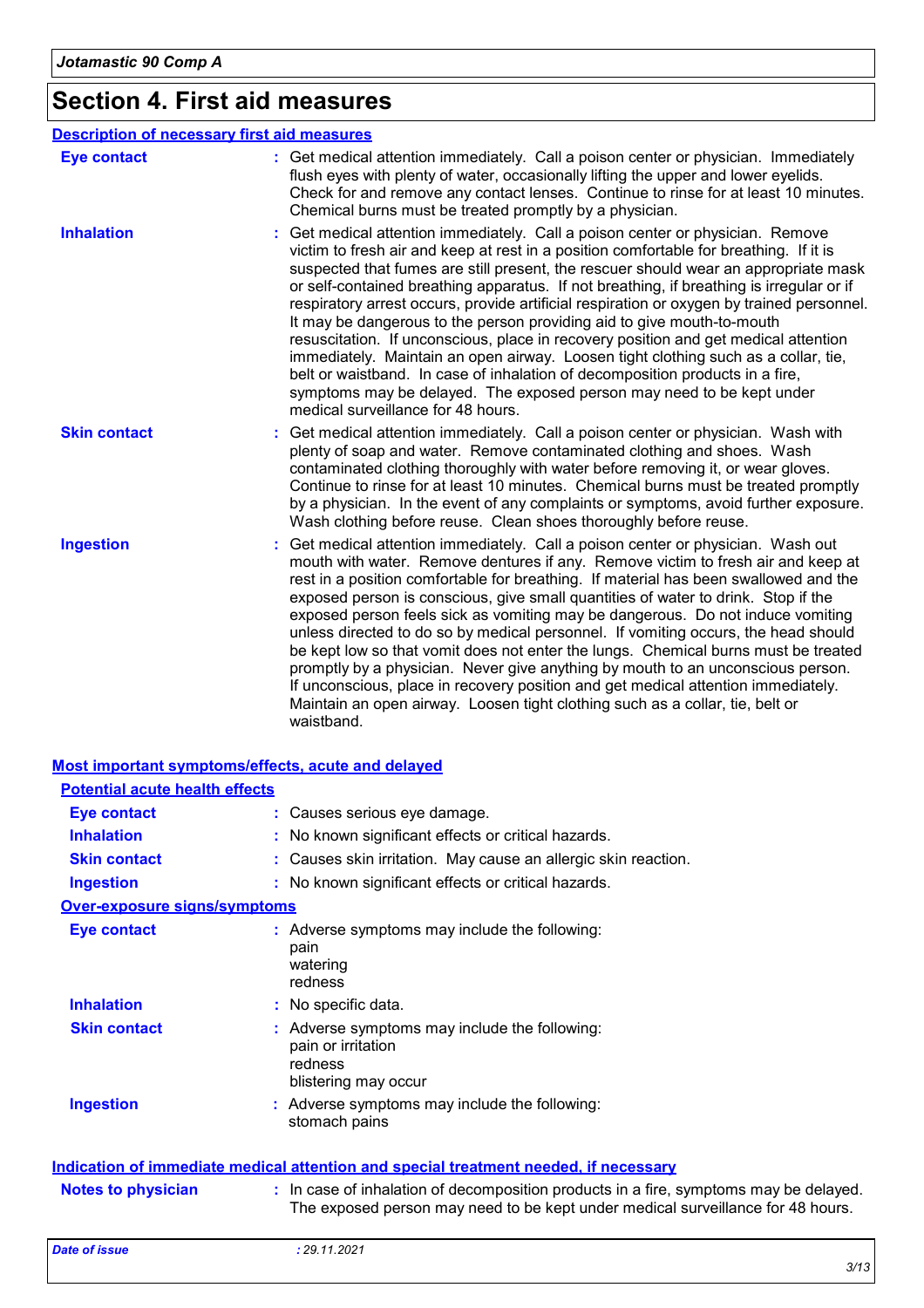# **Section 4. First aid measures**

| <b>Specific treatments</b>        | : No specific treatment.                                                                                                                                                                                                                                                                                                                                                                                        |
|-----------------------------------|-----------------------------------------------------------------------------------------------------------------------------------------------------------------------------------------------------------------------------------------------------------------------------------------------------------------------------------------------------------------------------------------------------------------|
| <b>Protection of first-aiders</b> | : No action shall be taken involving any personal risk or without suitable training. If it<br>is suspected that fumes are still present, the rescuer should wear an appropriate<br>mask or self-contained breathing apparatus. It may be dangerous to the person<br>providing aid to give mouth-to-mouth resuscitation. Wash contaminated clothing<br>thoroughly with water before removing it, or wear gloves. |

**See toxicological information (Section 11)**

### **Section 5. Firefighting measures**

| <b>Extinguishing media</b>                               |                                                                                                                                                                                                                                                                                                                                                                                                                                    |
|----------------------------------------------------------|------------------------------------------------------------------------------------------------------------------------------------------------------------------------------------------------------------------------------------------------------------------------------------------------------------------------------------------------------------------------------------------------------------------------------------|
| <b>Suitable extinguishing</b><br>media                   | : Use dry chemical, $CO2$ , water spray (fog) or foam.                                                                                                                                                                                                                                                                                                                                                                             |
| <b>Unsuitable extinguishing</b><br>media                 | : Do not use water jet.                                                                                                                                                                                                                                                                                                                                                                                                            |
| <b>Specific hazards arising</b><br>from the chemical     | : Flammable liquid and vapour. Runoff to sewer may create fire or explosion hazard.<br>In a fire or if heated, a pressure increase will occur and the container may burst, with<br>the risk of a subsequent explosion. This material is harmful to aquatic life with long<br>lasting effects. Fire water contaminated with this material must be contained and<br>prevented from being discharged to any waterway, sewer or drain. |
| <b>Hazardous thermal</b><br>decomposition products       | : Decomposition products may include the following materials:<br>carbon dioxide<br>carbon monoxide<br>nitrogen oxides<br>halogenated compounds<br>metal oxide/oxides                                                                                                                                                                                                                                                               |
| <b>Special protective actions</b><br>for fire-fighters   | : Promptly isolate the scene by removing all persons from the vicinity of the incident if<br>there is a fire. No action shall be taken involving any personal risk or without<br>suitable training. Move containers from fire area if this can be done without risk.<br>Use water spray to keep fire-exposed containers cool.                                                                                                      |
| <b>Special protective</b><br>equipment for fire-fighters | : Fire-fighters should wear appropriate protective equipment and self-contained<br>breathing apparatus (SCBA) with a full face-piece operated in positive pressure<br>mode.                                                                                                                                                                                                                                                        |

## **Section 6. Accidental release measures**

#### **Personal precautions, protective equipment and emergency procedures**

| For non-emergency<br>personnel   | : No action shall be taken involving any personal risk or without suitable training.<br>Evacuate surrounding areas. Keep unnecessary and unprotected personnel from<br>entering. Do not touch or walk through spilt material. Shut off all ignition sources.<br>No flares, smoking or flames in hazard area. Do not breathe vapour or mist.<br>Provide adequate ventilation. Wear appropriate respirator when ventilation is<br>inadequate. Put on appropriate personal protective equipment. |
|----------------------------------|-----------------------------------------------------------------------------------------------------------------------------------------------------------------------------------------------------------------------------------------------------------------------------------------------------------------------------------------------------------------------------------------------------------------------------------------------------------------------------------------------|
|                                  | For emergency responders : If specialised clothing is required to deal with the spillage, take note of any<br>information in Section 8 on suitable and unsuitable materials. See also the<br>information in "For non-emergency personnel".                                                                                                                                                                                                                                                    |
| <b>Environmental precautions</b> | : Avoid dispersal of spilt material and runoff and contact with soil, waterways, drains<br>and sewers. Inform the relevant authorities if the product has caused environmental<br>pollution (sewers, waterways, soil or air). Water polluting material. May be harmful<br>to the environment if released in large quantities.                                                                                                                                                                 |

#### **Methods and material for containment and cleaning up**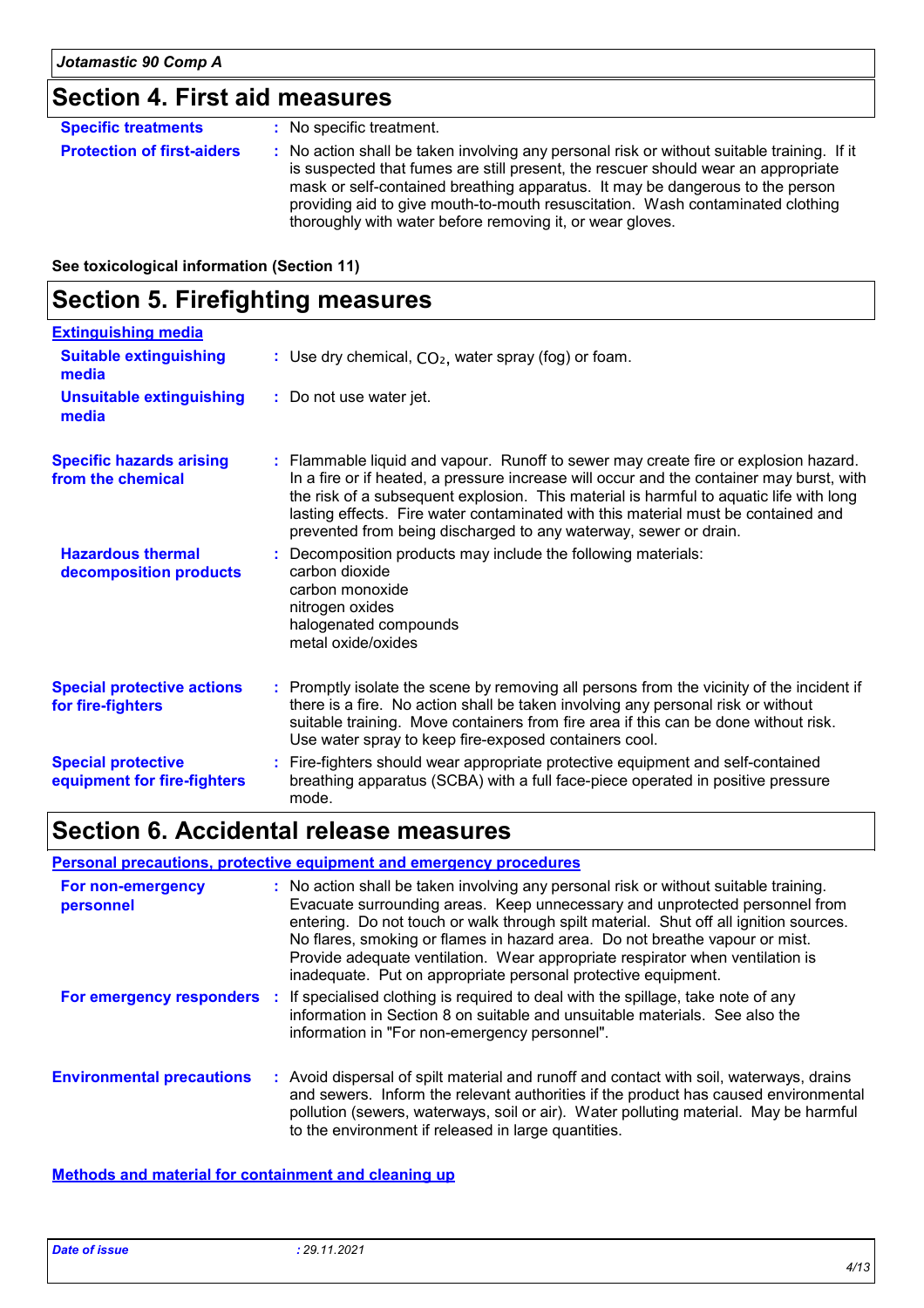# **Section 6. Accidental release measures**

| <b>Small spill</b> | : Stop leak if without risk. Move containers from spill area. Use spark-proof tools and<br>explosion-proof equipment. Dilute with water and mop up if water-soluble.<br>Alternatively, or if water-insoluble, absorb with an inert dry material and place in an<br>appropriate waste disposal container. Dispose of via a licensed waste disposal<br>contractor.                                                                                                                                                                                                                                                                                                                                                                                                        |
|--------------------|-------------------------------------------------------------------------------------------------------------------------------------------------------------------------------------------------------------------------------------------------------------------------------------------------------------------------------------------------------------------------------------------------------------------------------------------------------------------------------------------------------------------------------------------------------------------------------------------------------------------------------------------------------------------------------------------------------------------------------------------------------------------------|
| <b>Large spill</b> | : Stop leak if without risk. Move containers from spill area. Use spark-proof tools and<br>explosion-proof equipment. Approach the release from upwind. Prevent entry into<br>sewers, water courses, basements or confined areas. Wash spillages into an<br>effluent treatment plant or proceed as follows. Contain and collect spillage with non-<br>combustible, absorbent material e.g. sand, earth, vermiculite or diatomaceous earth<br>and place in container for disposal according to local regulations (see Section 13).<br>Dispose of via a licensed waste disposal contractor. Contaminated absorbent<br>material may pose the same hazard as the spilt product. Note: see Section 1 for<br>emergency contact information and Section 13 for waste disposal. |

## **Section 7. Handling and storage**

#### **Precautions for safe handling**

| <b>Protective measures</b>                                                       | : Put on appropriate personal protective equipment (see Section 8). Persons with a<br>history of skin sensitization problems should not be employed in any process in<br>which this product is used. Do not get in eyes or on skin or clothing. Do not breathe<br>vapour or mist. Do not ingest. Avoid release to the environment. Use only with<br>adequate ventilation. Wear appropriate respirator when ventilation is inadequate.<br>Do not enter storage areas and confined spaces unless adequately ventilated. Keep<br>in the original container or an approved alternative made from a compatible material,<br>kept tightly closed when not in use. Store and use away from heat, sparks, open<br>flame or any other ignition source. Use explosion-proof electrical (ventilating,<br>lighting and material handling) equipment. Use only non-sparking tools. Take<br>precautionary measures against electrostatic discharges. Empty containers retain<br>product residue and can be hazardous. Do not reuse container. |
|----------------------------------------------------------------------------------|---------------------------------------------------------------------------------------------------------------------------------------------------------------------------------------------------------------------------------------------------------------------------------------------------------------------------------------------------------------------------------------------------------------------------------------------------------------------------------------------------------------------------------------------------------------------------------------------------------------------------------------------------------------------------------------------------------------------------------------------------------------------------------------------------------------------------------------------------------------------------------------------------------------------------------------------------------------------------------------------------------------------------------|
| <b>Advice on general</b><br>occupational hygiene                                 | : Eating, drinking and smoking should be prohibited in areas where this material is<br>handled, stored and processed. Workers should wash hands and face before<br>eating, drinking and smoking. Remove contaminated clothing and protective<br>equipment before entering eating areas. See also Section 8 for additional<br>information on hygiene measures.                                                                                                                                                                                                                                                                                                                                                                                                                                                                                                                                                                                                                                                                   |
| <b>Conditions for safe storage,</b><br>including any<br><b>incompatibilities</b> | : Store in accordance with local regulations. Store in a segregated and approved<br>area. Store in original container protected from direct sunlight in a dry, cool and well-<br>ventilated area, away from incompatible materials (see Section 10) and food and<br>drink. Store locked up. Eliminate all ignition sources. Separate from oxidising<br>materials. Keep container tightly closed and sealed until ready for use. Containers<br>that have been opened must be carefully resealed and kept upright to prevent<br>leakage. Do not store in unlabelled containers. Use appropriate containment to<br>avoid environmental contamination. See Section 10 for incompatible materials<br>before handling or use.                                                                                                                                                                                                                                                                                                         |

## **Section 8. Exposure controls/personal protection**

#### **Control parameters**

#### **Occupational exposure limits**

| <b>Ingredient name</b>               | <b>Exposure limits</b>                                     |
|--------------------------------------|------------------------------------------------------------|
| epoxy resin (MW $\leq$ 700)          | DFG MAC-values list (Germany, 8/2020).<br>Skin sensitiser. |
| xylene                               | DOSH USECHH (Malaysia, 4/2000).                            |
|                                      | TWA: 434 mg/m <sup>3</sup> 8 hours.                        |
|                                      | TWA: 100 bpj 8 hours.                                      |
| Isobutyl alcohol                     | DOSH USECHH (Malaysia, 4/2000).                            |
|                                      | TWA: $152$ mg/m <sup>3</sup> 8 hours.                      |
|                                      | TWA: 50 bpj 8 hours.                                       |
| benzyl alcohol                       | DFG MAC-values list (Germany, 8/2020).                     |
| <b>Date of issue</b><br>: 29.11.2021 |                                                            |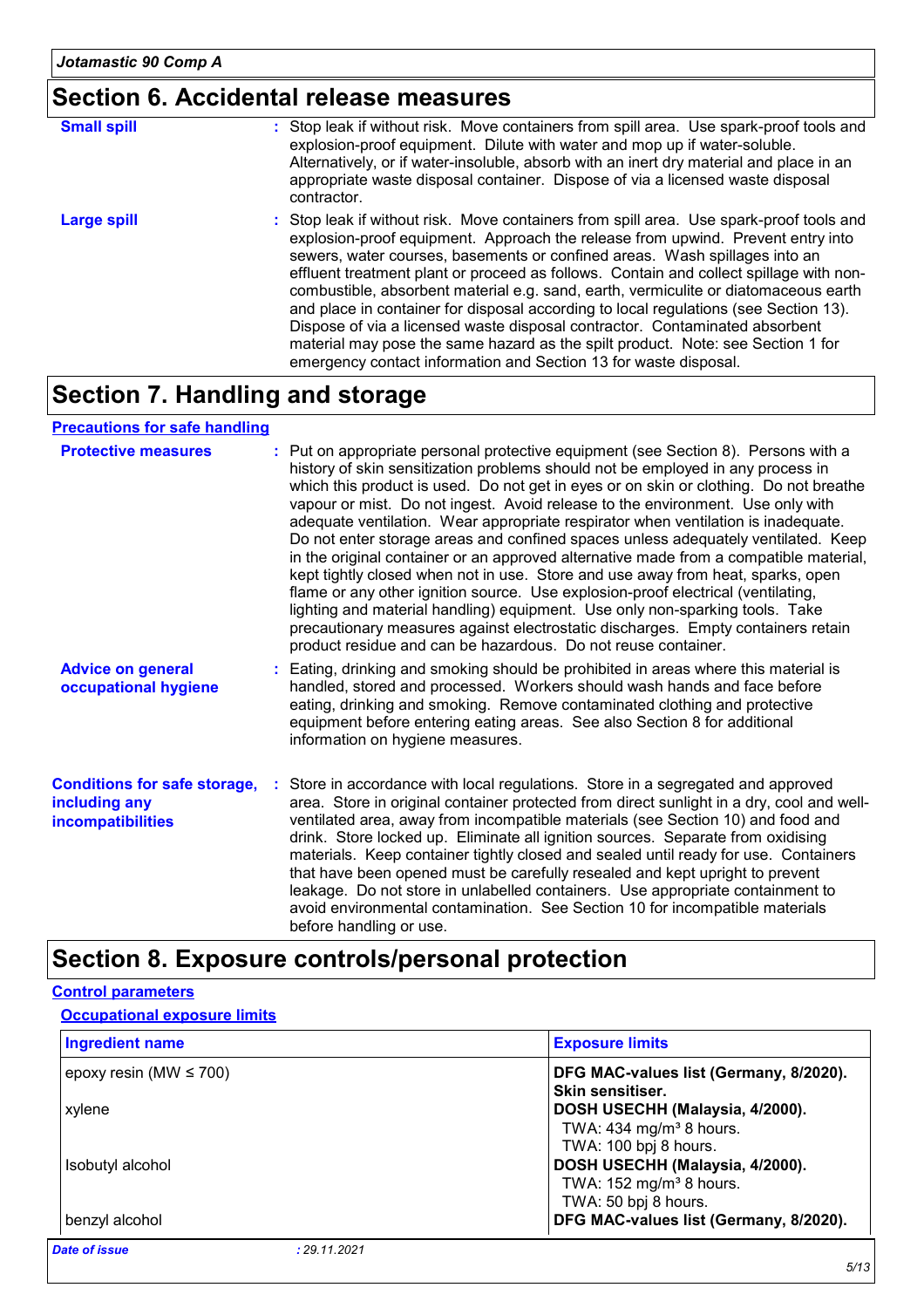*Jotamastic 90 Comp A*

# **Section 8. Exposure controls/personal protection**

| Ethyl benzene                              | Absorbed through skin.<br>PEAK: 44 mg/m <sup>3</sup> , 4 times per shift, 15<br>minutes.<br>PEAK: 10 ppm, 4 times per shift, 15<br>minutes.<br>TWA: 22 mg/m <sup>3</sup> 8 hours.<br>TWA: 5 ppm 8 hours.<br>DOSH USECHH (Malaysia, 4/2000).<br>TWA: 100 bpj 8 hours.<br>TWA: 434 mg/m <sup>3</sup> 8 hours.                                                                                                                                                                                                                                                                                                               |
|--------------------------------------------|---------------------------------------------------------------------------------------------------------------------------------------------------------------------------------------------------------------------------------------------------------------------------------------------------------------------------------------------------------------------------------------------------------------------------------------------------------------------------------------------------------------------------------------------------------------------------------------------------------------------------|
| <b>Appropriate engineering</b><br>controls | Use only with adequate ventilation. Use process enclosures, local exhaust<br>ventilation or other engineering controls to keep worker exposure to airborne<br>contaminants below any recommended or statutory limits. The engineering controls<br>also need to keep gas, vapour or dust concentrations below any lower explosive<br>limits. Use explosion-proof ventilation equipment.                                                                                                                                                                                                                                    |
| <b>Environmental exposure</b><br>controls  | Emissions from ventilation or work process equipment should be checked to ensure<br>they comply with the requirements of environmental protection legislation. In some<br>cases, fume scrubbers, filters or engineering modifications to the process<br>equipment will be necessary to reduce emissions to acceptable levels.                                                                                                                                                                                                                                                                                             |
| <b>Individual protection measures</b>      |                                                                                                                                                                                                                                                                                                                                                                                                                                                                                                                                                                                                                           |
| <b>Hygiene measures</b>                    | : Wash hands, forearms and face thoroughly after handling chemical products, before<br>eating, smoking and using the lavatory and at the end of the working period.<br>Appropriate techniques should be used to remove potentially contaminated clothing.<br>Contaminated work clothing should not be allowed out of the workplace. Wash<br>contaminated clothing before reusing. Ensure that eyewash stations and safety<br>showers are close to the workstation location.                                                                                                                                               |
| <b>Eye/face protection</b>                 | : Safety eyewear complying to EN 166 should be used when a risk assessment<br>indicates this is necessary to avoid exposure to liquid splashes, mists, gases or<br>dusts. If contact is possible, the following protection should be worn, unless the<br>assessment indicates a higher degree of protection: chemical splash goggles and/<br>or face shield. If inhalation hazards exist, a full-face respirator may be required<br>instead.                                                                                                                                                                              |
| <b>Skin protection</b>                     |                                                                                                                                                                                                                                                                                                                                                                                                                                                                                                                                                                                                                           |
| <b>Hand protection</b>                     | : Chemical-resistant, impervious gloves complying with an approved standard should<br>be worn at all times when handling chemical products if a risk assessment indicates<br>this is necessary. Considering the parameters specified by the glove manufacturer,<br>check during use that the gloves are still retaining their protective properties. It<br>should be noted that the time to breakthrough for any glove material may be<br>different for different glove manufacturers. In the case of mixtures, consisting of<br>several substances, the protection time of the gloves cannot be accurately<br>estimated. |
|                                            | There is no one glove material or combination of materials that will give unlimited<br>resistance to any individual or combination of chemicals.<br>The breakthrough time must be greater than the end use time of the product.<br>The instructions and information provided by the glove manufacturer on use,<br>storage, maintenance and replacement must be followed.<br>Gloves should be replaced regularly and if there is any sign of damage to the glove                                                                                                                                                           |
|                                            | material.<br>Always ensure that gloves are free from defects and that they are stored and used<br>correctly.<br>The performance or effectiveness of the glove may be reduced by physical/chemical<br>damage and poor maintenance.<br>Barrier creams may help to protect the exposed areas of the skin but should not be                                                                                                                                                                                                                                                                                                   |
|                                            | applied once exposure has occurred.<br>Wear suitable gloves tested to EN374.                                                                                                                                                                                                                                                                                                                                                                                                                                                                                                                                              |
|                                            | Recommended, gloves(breakthrough time) > 8 hours: Responder, Viton®, 4H,                                                                                                                                                                                                                                                                                                                                                                                                                                                                                                                                                  |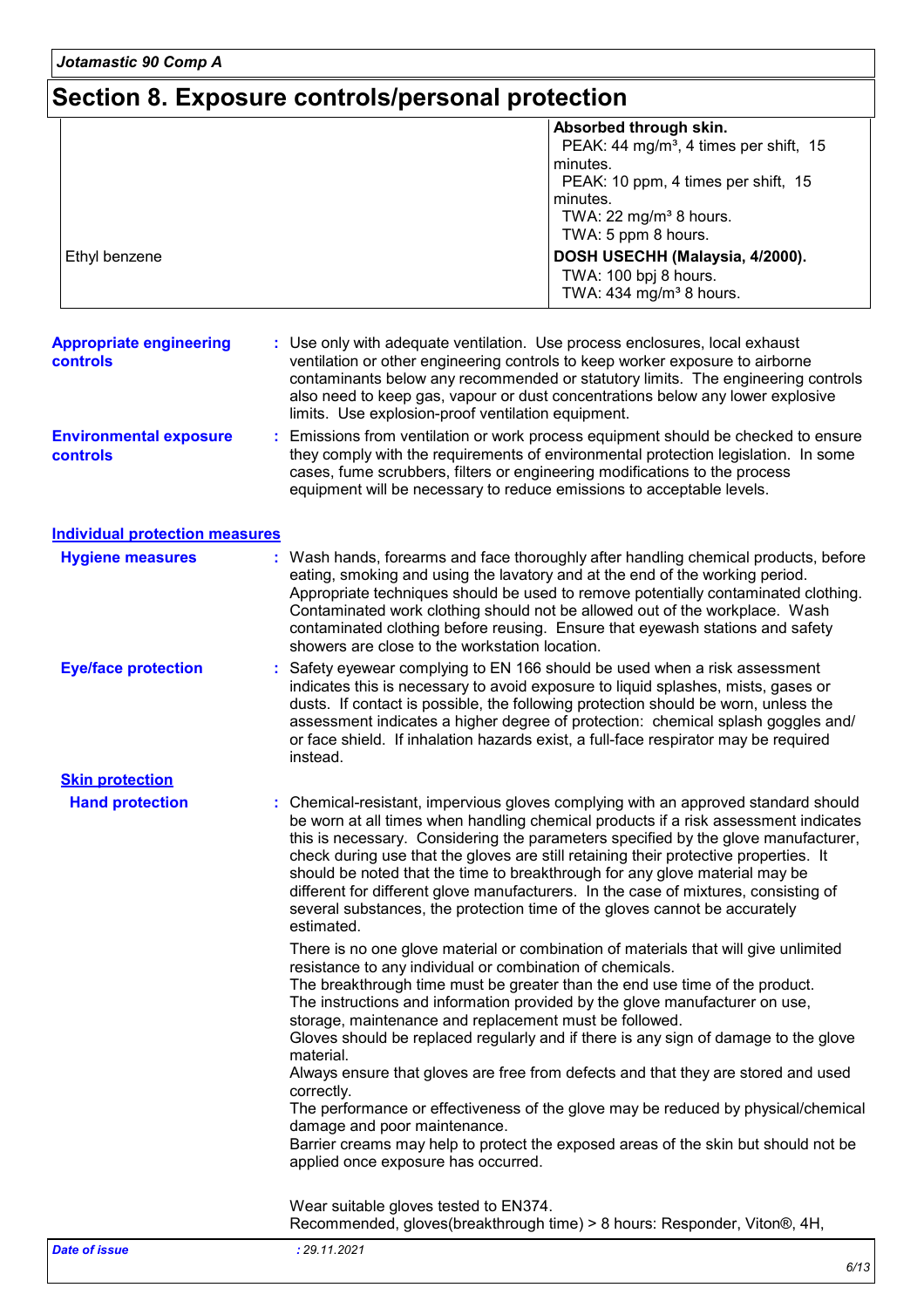# **Section 8. Exposure controls/personal protection**

|                               | Teflon                                                                                                                                                                                                                                                                                                                                                                                                                        |
|-------------------------------|-------------------------------------------------------------------------------------------------------------------------------------------------------------------------------------------------------------------------------------------------------------------------------------------------------------------------------------------------------------------------------------------------------------------------------|
|                               | Not recommended, gloves (breakthrough time) < 1 hour: PVC                                                                                                                                                                                                                                                                                                                                                                     |
|                               | May be used, gloves(breakthrough time) 4 - 8 hours: nitrile rubber, neoprene, butyl<br>rubber, polyvinyl alcohol (PVA)                                                                                                                                                                                                                                                                                                        |
| <b>Body protection</b>        | : Personal protective equipment for the body should be selected based on the task<br>being performed and the risks involved and should be approved by a specialist<br>before handling this product. When there is a risk of ignition from static electricity,<br>wear anti-static protective clothing. For the greatest protection from static<br>discharges, clothing should include anti-static overalls, boots and gloves. |
| <b>Other skin protection</b>  | : Appropriate footwear and any additional skin protection measures should be<br>selected based on the task being performed and the risks involved and should be<br>approved by a specialist before handling this product.                                                                                                                                                                                                     |
| <b>Respiratory protection</b> | : If workers are exposed to concentrations above the exposure limit, they must use a<br>respirator according to EN 140. Use respiratory mask with charcoal and dust filter<br>when spraying this product, according to EN 14387(as filter combination A2-P2). In<br>confined spaces, use compressed-air or fresh-air respiratory equipment. When use<br>of roller or brush, consider use of charcoalfilter.                   |

# **Section 9. Physical and chemical properties**

| <b>Appearance</b>                                 |                                                                                                                                             |
|---------------------------------------------------|---------------------------------------------------------------------------------------------------------------------------------------------|
| <b>Physical state</b>                             | $:$ Liquid.                                                                                                                                 |
| <b>Colour</b>                                     | : Black, White.                                                                                                                             |
| <b>Odour</b>                                      | : Characteristic.                                                                                                                           |
| <b>Odour threshold</b>                            | : Not applicable.                                                                                                                           |
| pH                                                | : Not applicable.                                                                                                                           |
| <b>Melting point</b>                              | : Not applicable.                                                                                                                           |
| <b>Boiling point</b>                              | : Lowest known value: $108^{\circ}$ C (226.4 $^{\circ}$ F) (2-methylpropan-1-ol). Weighted average:<br>228.81°C (443.9°F)                   |
| <b>Flash point</b>                                | : Closed cup: 33°C (91.4°F)                                                                                                                 |
| <b>Evaporation rate</b>                           | : Highest known value: 0.84 (ethylbenzene) Weighted average: 0.6compared with<br>butyl acetate                                              |
| <b>Flammability (solid, gas)</b>                  | : Not applicable.                                                                                                                           |
| Lower and upper explosive<br>(flammable) limits   | $: 0.8 - 13%$                                                                                                                               |
| <b>Vapour pressure</b>                            | : Highest known value: <1.6 kPa (<12 mm Hg) (at $20^{\circ}$ C) (2-methylpropan-1-ol).<br>Weighted average: 0.37 kPa (2.78 mm Hg) (at 20°C) |
| <b>Vapour density</b>                             | : Highest known value: 11.7 (Air = 1) (epoxy resin (MW $\leq$ 700)). Weighted average:<br>7.74 $(Air = 1)$                                  |
| <b>Relative density</b>                           | $: 1.469$ to 1.607 g/<br>cm <sup>3</sup>                                                                                                    |
| <b>Solubility</b>                                 | : Insoluble in the following materials: cold water and hot water.                                                                           |
| <b>Partition coefficient: n-</b><br>octanol/water | : Not available.                                                                                                                            |
| <b>Auto-ignition temperature</b>                  | : Lowest known value: >375°C (>707°F) (hydrocarbons, c9-unsatd., polymd.).                                                                  |
| <b>Decomposition temperature</b>                  | : Not available.                                                                                                                            |
| <b>Viscosity</b>                                  | : Kinematic (40°C): >0.205 cm <sup>2</sup> /s (>20.5 cSt)                                                                                   |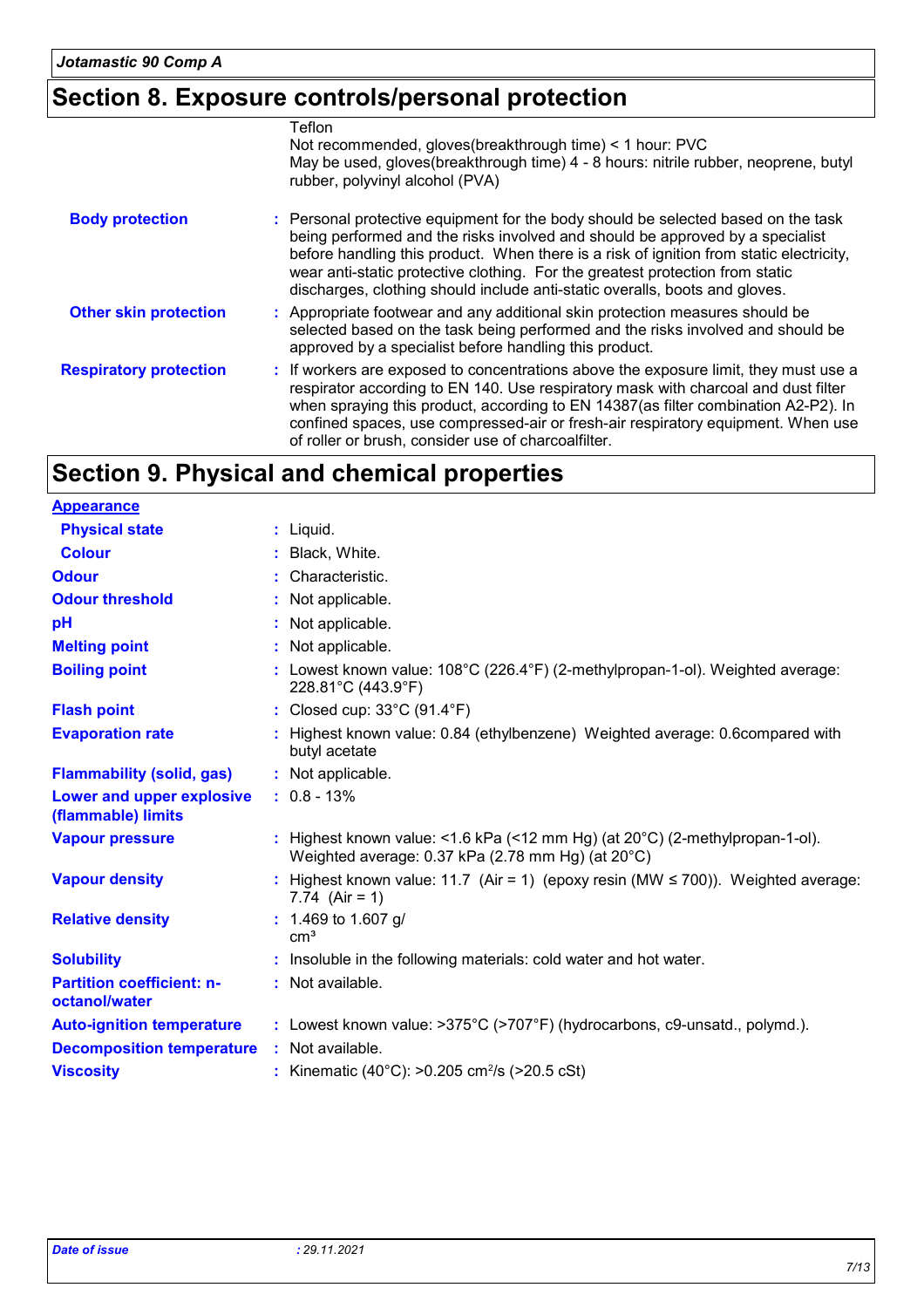# **Section 10. Stability and reactivity**

| <b>Reactivity</b>                            | : No specific test data related to reactivity available for this product or its ingredients.                                                                                 |
|----------------------------------------------|------------------------------------------------------------------------------------------------------------------------------------------------------------------------------|
| <b>Chemical stability</b>                    | : The product is stable.                                                                                                                                                     |
| <b>Possibility of hazardous</b><br>reactions | : Under normal conditions of storage and use, hazardous reactions will not occur.                                                                                            |
| <b>Conditions to avoid</b>                   | : Avoid all possible sources of ignition (spark or flame). Do not pressurise, cut, weld,<br>braze, solder, drill, grind or expose containers to heat or sources of ignition. |
| <b>Incompatible materials</b>                | : Reactive or incompatible with the following materials:<br>oxidising materials                                                                                              |
| <b>Hazardous decomposition</b><br>products   | : Under normal conditions of storage and use, hazardous decomposition products<br>should not be produced.                                                                    |

# **Section 11. Toxicological information**

#### **Information on toxicological effects**

#### **Acute toxicity**

| <b>Product/ingredient name</b> | <b>Result</b>                 | <b>Species</b> | <b>Dose</b>             | <b>Exposure</b> |
|--------------------------------|-------------------------------|----------------|-------------------------|-----------------|
| epoxy resin (MW $\leq$ 700)    | LD50 Dermal                   | Rabbit         | $20$ g/kg               |                 |
|                                | LD50 Oral                     | Mouse          | 15600 mg/kg             |                 |
| xylene                         | <b>LC50 Inhalation Vapour</b> | Rat            | $20$ mg/l               | 4 hours         |
|                                | LD50 Oral                     | Rat            | 4300 mg/kg              |                 |
|                                | <b>TDLo Dermal</b>            | Rabbit         | 4300 mg/kg              |                 |
| hydrocarbons,                  | LD50 Dermal                   | Rat            | >2000 mg/kg             |                 |
| C9-unsaturated, polymerized    |                               |                |                         |                 |
|                                | LD50 Oral                     | Rat            | >2000 mg/kg             |                 |
| Isobutyl alcohol               | <b>LC50 Inhalation Vapour</b> | Rat            | 19200 mg/m <sup>3</sup> | 4 hours         |
|                                | LD50 Dermal                   | Rabbit         | 3400 mg/kg              |                 |
|                                | LD50 Oral                     | Rat            | 2460 mg/kg              |                 |
| benzyl alcohol                 | LD50 Oral                     | Rat            | 1230 mg/kg              |                 |
| Ethyl benzene                  | <b>LC50 Inhalation Vapour</b> | Rat - Male     | $17.8$ mg/l             | 4 hours         |
|                                | LD50 Dermal                   | Rabbit         | >5000 mg/kg             |                 |
|                                | LD50 Oral                     | Rat            | 3500 mg/kg              |                 |
| Phenol, styrenated             | LD50 Dermal                   | <b>Rabbit</b>  | >5010 mg/kg             |                 |
|                                | LD50 Oral                     | Rat            | 2500 mg/kg              |                 |

#### **Irritation/Corrosion**

| <b>Product/ingredient name</b> | <b>Result</b>          | <b>Species</b>                     | <b>Score</b> | <b>Exposure</b>           | <b>Observation</b> |
|--------------------------------|------------------------|------------------------------------|--------------|---------------------------|--------------------|
| epoxy resin (MW $\leq$ 700)    | Eyes - Severe irritant | Rabbit                             |              | 24 hours 2<br>milligrams  |                    |
|                                | Skin - Mild irritant   | Rabbit                             |              | 500<br>milligrams         |                    |
| xylene                         | Eyes - Mild irritant   | Rabbit                             |              | 87 milligrams             |                    |
|                                | Skin - Mild irritant   | Rat                                |              | 8 hours 60<br>microliters |                    |
| Isobutyl alcohol               | Eyes - Irritant        | Mammal -<br>species<br>unspecified |              |                           |                    |
|                                | Skin - Mild irritant   | Mammal -<br>species<br>unspecified |              |                           |                    |
| benzyl alcohol                 | Eyes - Mild irritant   | Mammal -<br>species<br>unspecified |              |                           |                    |
| Phenol, methylstyrenated       | Skin - Mild irritant   | Mammal -                           |              |                           |                    |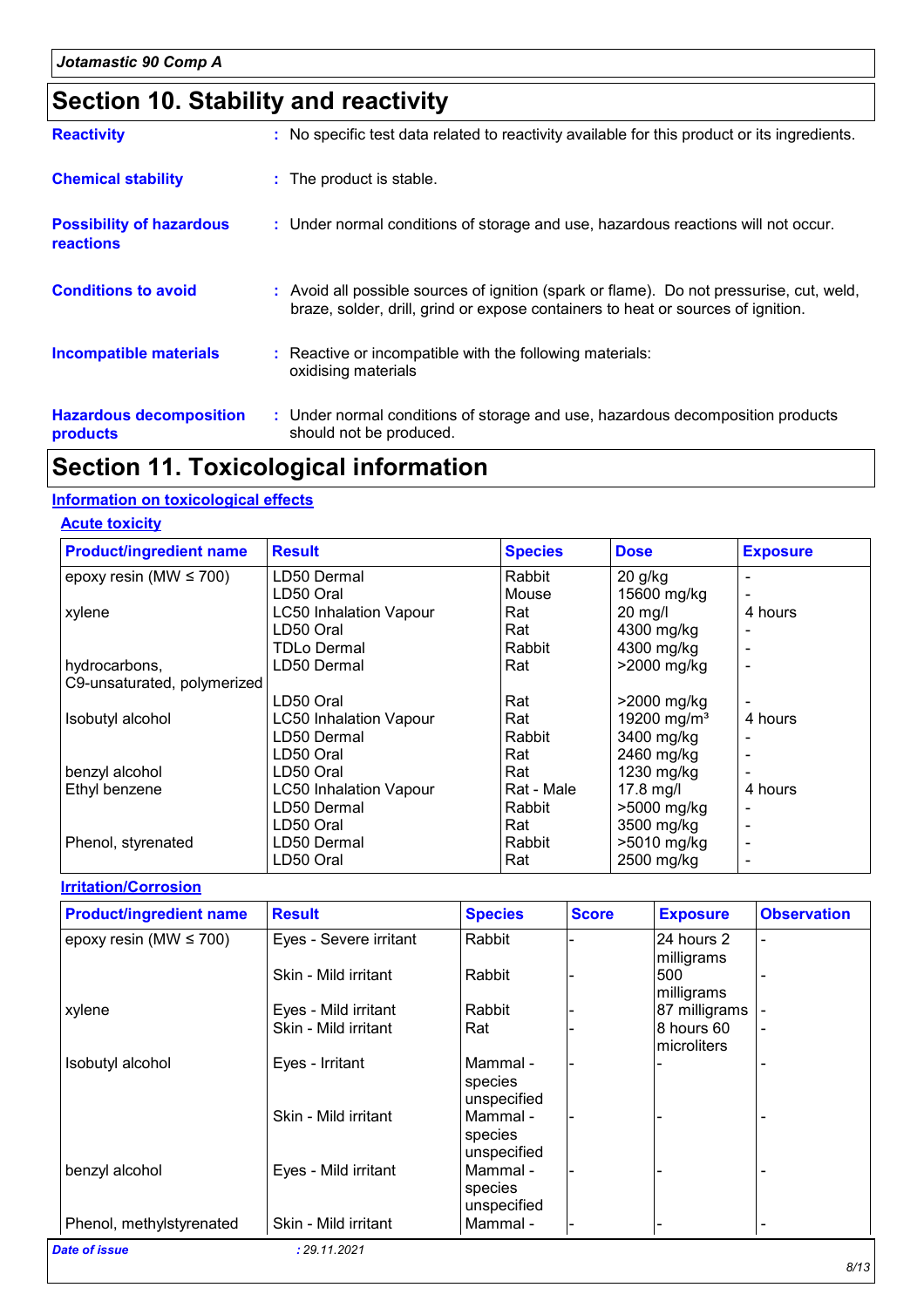# **Section 11. Toxicological information**

| Eyes - Mild irritant<br>Phenol, styrenated<br>Skin - Mild irritant<br>Skin - Mild irritant | species<br>lunspecified<br>Rabbit<br>Rabbit<br>Mammal -<br>species<br>l unspecified |  | 0.1 Mililiters<br>0.5 Mililiters |  |
|--------------------------------------------------------------------------------------------|-------------------------------------------------------------------------------------|--|----------------------------------|--|
|--------------------------------------------------------------------------------------------|-------------------------------------------------------------------------------------|--|----------------------------------|--|

#### **Sensitisation**

| <b>Product/ingredient name</b>               | <b>Route of</b><br>exposure | <b>Species</b>                  | <b>Result</b> |
|----------------------------------------------|-----------------------------|---------------------------------|---------------|
| epoxy resin (MW $\leq$ 700)                  | skin                        | Mammal - species<br>unspecified | Sensitising   |
| hydrocarbons,<br>C9-unsaturated, polymerized | skin                        | Mouse                           | Sensitising   |
| glycidyl ether of 3-alkyl<br>phenol          | skin                        | Mammal - species<br>unspecified | Sensitising   |
| Phenol, methylstyrenated                     | skin                        | Mammal - species<br>unspecified | Sensitising   |
| Phenol, styrenated                           | skin                        | Mammal - species<br>unspecified | Sensitising   |

#### **Mutagenicity**

Not available.

#### **Carcinogenicity**

Not available.

#### **Reproductive toxicity**

Not available.

#### **Teratogenicity**

Not available.

#### **Specific target organ toxicity (single exposure)**

| <b>Name</b>      | <b>Category</b> | <b>Route of</b><br>exposure | <b>Target organs</b>              |
|------------------|-----------------|-----------------------------|-----------------------------------|
| xylene           | Category 3      |                             | Respiratory tract<br>  irritation |
| Isobutyl alcohol | Category 3      |                             | Respiratory tract<br>  irritation |
|                  | Category 3      |                             | Narcotic effects                  |

#### **Specific target organ toxicity (repeated exposure)**

| <b>Name</b>   | <b>Category</b> | <b>Route of</b><br>exposure | <b>Target organs</b> |
|---------------|-----------------|-----------------------------|----------------------|
| Ethyl benzene | Category 2      | . .                         | hearing organs       |

#### **Aspiration hazard**

| <b>Name</b>   | Result                                 |
|---------------|----------------------------------------|
| <b>xylene</b> | <b>IASPIRATION HAZARD - Category 1</b> |
| Ethyl benzene | <b>IASPIRATION HAZARD - Category 1</b> |

#### **Information on likely routes :** Not available. **of exposure**

## **Eye contact :** Causes serious eye damage. **Potential acute health effects**

**Inhalation :** No known significant effects or critical hazards.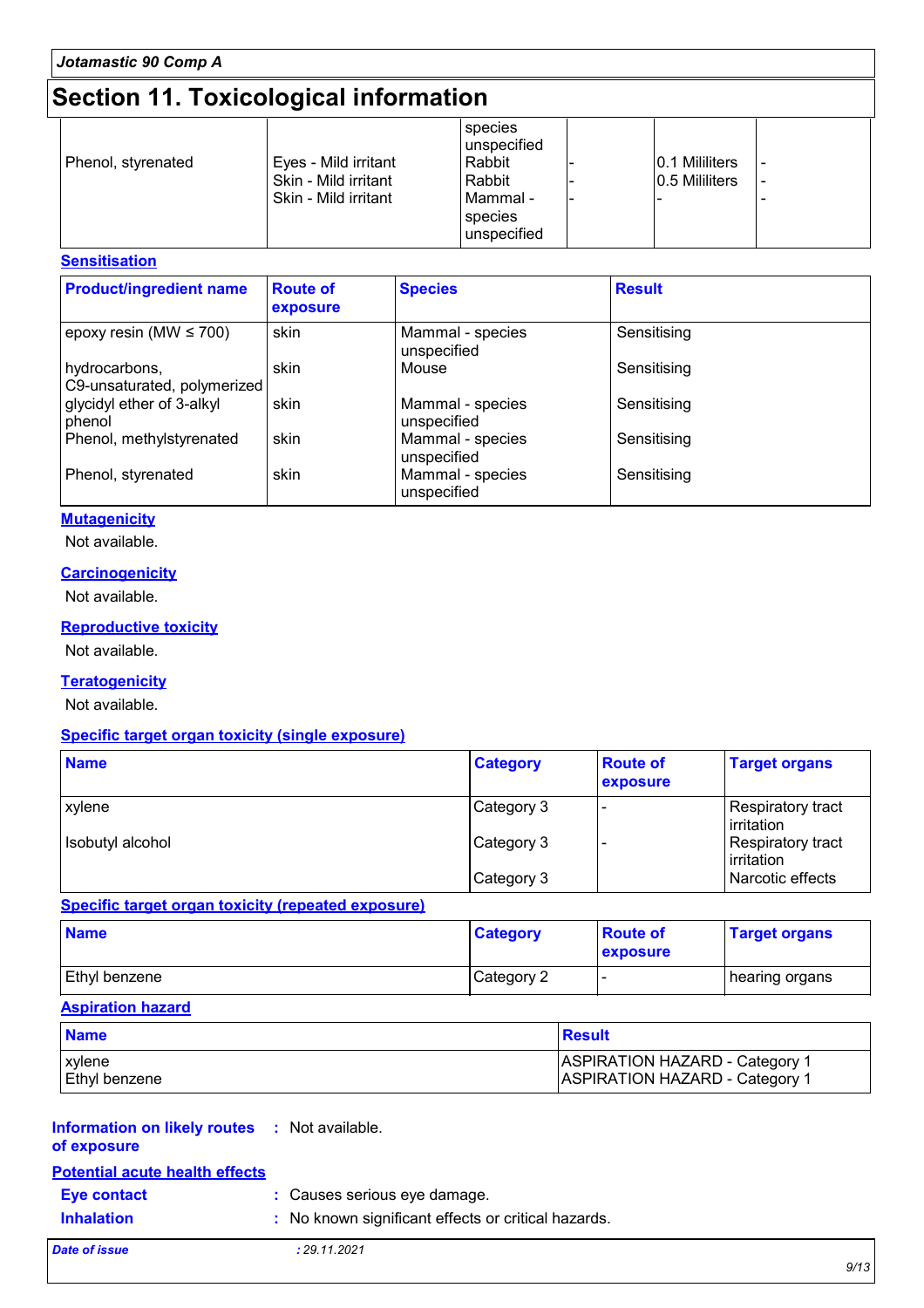# **Section 11. Toxicological information**

| : Causes skin irritation. May cause an allergic skin reaction.                                           |
|----------------------------------------------------------------------------------------------------------|
| : No known significant effects or critical hazards.                                                      |
|                                                                                                          |
| <b>Symptoms related to the physical, chemical and toxicological characteristics</b>                      |
| : Adverse symptoms may include the following:<br>pain<br>watering<br>redness                             |
| : No specific data.                                                                                      |
| : Adverse symptoms may include the following:<br>pain or irritation<br>redness<br>blistering may occur   |
| : Adverse symptoms may include the following:<br>stomach pains                                           |
| Delayed and immediate effects as well as chronic effects from short and long-term exposure               |
|                                                                                                          |
| : Not available.                                                                                         |
| : Not available.                                                                                         |
|                                                                                                          |
| : Not available.                                                                                         |
| : Not available.                                                                                         |
| <b>Potential chronic health effects</b>                                                                  |
|                                                                                                          |
| : Once sensitized, a severe allergic reaction may occur when subsequently exposed<br>to very low levels. |
| : No known significant effects or critical hazards.                                                      |
| No known significant effects or critical hazards.                                                        |
| : No known significant effects or critical hazards.                                                      |
| : No known significant effects or critical hazards.                                                      |
| No known significant effects or critical hazards.                                                        |
|                                                                                                          |

#### **Numerical measures of toxicity**

#### **Acute toxicity estimates**

| <b>Route</b>         | <b>ATE value</b> |
|----------------------|------------------|
| Oral                 | 49200 mg/kg      |
| Dermal               | 19349.16 mg/kg   |
| Inhalation (vapours) | 164.51 mg/l      |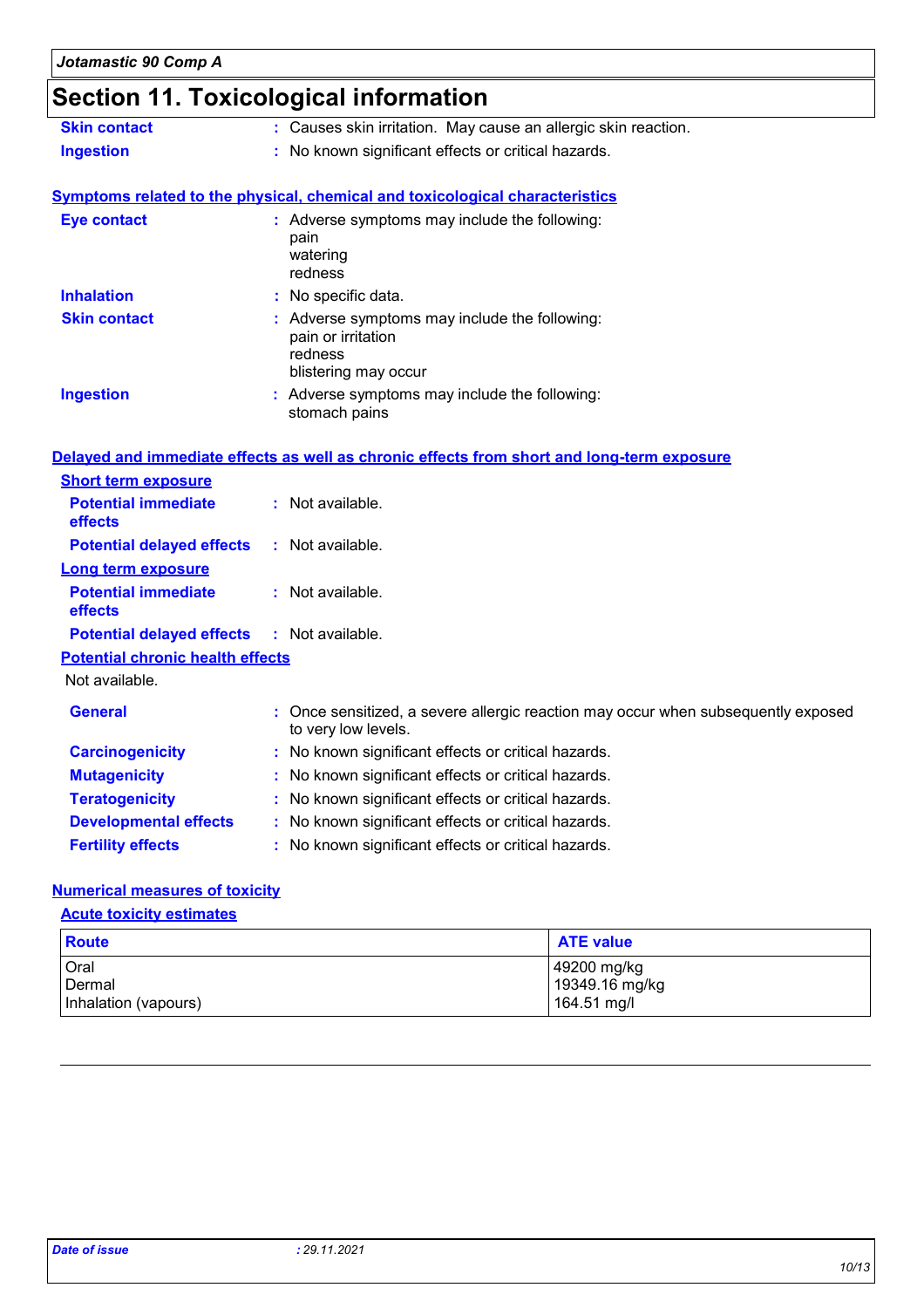## **Section 12. Ecological information**

|  |  | <b>Toxicity</b> |  |  |
|--|--|-----------------|--|--|
|--|--|-----------------|--|--|

| <b>Product/ingredient name</b> | <b>Result</b>                      | <b>Species</b>                      | <b>Exposure</b> |
|--------------------------------|------------------------------------|-------------------------------------|-----------------|
| epoxy resin (MW $\leq$ 700)    | Acute EC50 1.4 mg/l                | Daphnia                             | 48 hours        |
|                                | Acute LC50 3.1 mg/l                | Fish - pimephales promelas          | 96 hours        |
|                                | Chronic NOEC 0.3 mg/l              | Fish                                | 21 days         |
| xylene                         | Acute LC50 8500 µg/l Marine water  | Crustaceans - Palaemonetes<br>pugio | 48 hours        |
|                                | Acute LC50 13400 µg/l Fresh water  | Fish - Pimephales promelas          | 96 hours        |
| Isobutyl alcohol               | Chronic NOEC 4000 µg/l Fresh water | Daphnia - Daphnia magna             | 21 days         |
| <b>Ethyl benzene</b>           | Acute EC50 7700 µg/l Marine water  | Algae - Skeletonema costatum        | 96 hours        |
|                                | Acute EC50 2.93 mg/l               | Daphnia                             | 48 hours        |
|                                | Acute LC50 4.2 mg/l                | Fish                                | 96 hours        |
| Phenol, styrenated             | Acute EC50 100 mg/l                | Algae                               | 72 hours        |
|                                | Acute EC50 54 mg/l                 | Daphnia                             | 48 hours        |
|                                | Acute LC50 25.8 mg/l               | Fish                                | 96 hours        |

#### **Persistence and degradability**

| <b>Product/ingredient name</b> | <b>Aquatic half-life</b> | <b>Photolysis</b> | <b>Biodegradability</b> |
|--------------------------------|--------------------------|-------------------|-------------------------|
| epoxy resin (MW $\leq$ 700)    |                          |                   | Not readily             |
| xylene                         |                          |                   | <b>IReadily</b>         |
| benzvl alcohol                 |                          |                   | <b>IReadily</b>         |
| Ethyl benzene                  |                          |                   | <b>Readily</b>          |

#### **Bioaccumulative potential**

| <b>Product/ingredient name</b>  | $LogP_{ow}$  | <b>BCF</b>  | <b>Potential</b> |
|---------------------------------|--------------|-------------|------------------|
| $ epoxy$ resin (MW $\leq 700$ ) | 2.64 to 3.78 | 31          | low              |
| xylene                          | 3.12         | 8.1 to 25.9 | low              |
| hydrocarbons,                   | 3.627        |             | low              |
| C9-unsaturated, polymerized     |              |             |                  |
| Isobutyl alcohol                |              |             | low              |
| benzyl alcohol                  | 10.87        | < 100       | low              |
| Ethyl benzene                   | 3.6          |             | low              |
| Phenol, methylstyrenated        | 3.627        |             | low              |

#### **Mobility in soil**

**Soil/water partition coefficient (Koc)** 

**:** Not available.

**Other adverse effects** : No known significant effects or critical hazards.

### **Section 13. Disposal information**

The generation of waste should be avoided or minimised wherever possible. Disposal of this product, solutions and any by-products should at all times comply with the requirements of environmental protection and waste disposal legislation and any regional local authority requirements. Dispose of surplus and nonrecyclable products via a licensed waste disposal contractor. Waste should not be disposed of untreated to the sewer unless fully compliant with the requirements of all authorities with jurisdiction. Waste packaging should be recycled. Incineration or landfill should only be considered when recycling is not feasible. This material and its container must be disposed of in a safe way. Care should be taken when handling emptied containers that have not been cleaned or rinsed out. Empty containers or liners may retain some product residues. Vapour from product residues may create a highly flammable or explosive atmosphere inside the container. Do not cut, weld or grind used containers unless they have been cleaned thoroughly internally. Avoid dispersal of spilt material and runoff and contact with **Disposal methods :**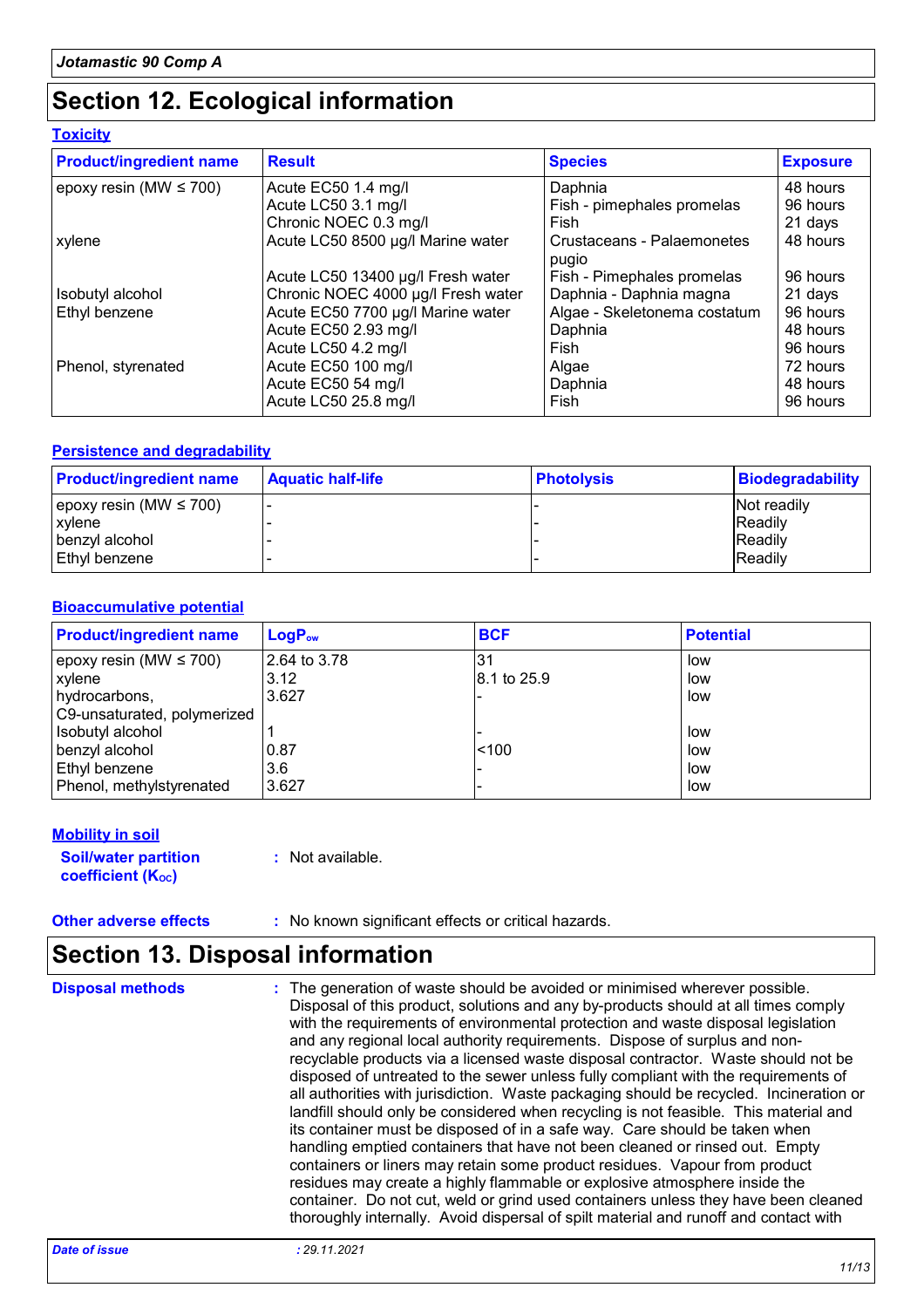## **Section 13. Disposal information**

soil, waterways, drains and sewers.

### **Section 14. Transport information**

|                                         | <b>UN</b>     | <b>ADR/RID</b>                                                 | <b>IMDG</b>                     | <b>IATA</b>    |
|-----------------------------------------|---------------|----------------------------------------------------------------|---------------------------------|----------------|
| <b>UN number</b>                        | <b>UN1263</b> | UN1263                                                         | <b>UN1263</b>                   | <b>UN1263</b>  |
| <b>UN proper</b><br>shipping name       | Paint         | Paint                                                          | Paint                           | Paint          |
| <b>Transport hazard</b><br>class(es)    | 3             | 3                                                              | 3                               | 3              |
| <b>Packing group</b>                    | Ш             | $\mathbf{III}$                                                 | $\mathbf{III}$                  | $\mathbf{III}$ |
| <b>Environmental</b><br>hazards         | No.           | No.                                                            | No.                             | No.            |
| <b>Additional</b><br><b>information</b> |               | <b>Hazard identification</b><br>number 30<br>Tunnel code (D/E) | Emergency<br>schedules F-E, S-E |                |

| <b>IMDG</b>                                              | : IMDG: Viscous substance. Transport in accordance with paragraph 2.3.2.5<br>(applicable to receptacles <450 litre capacity).  |
|----------------------------------------------------------|--------------------------------------------------------------------------------------------------------------------------------|
| ADR / RID                                                | : ADR/RID: Viscous substance. Not restricted, ref. chapter 2.2.3.1.5 (applicable to<br>receptacles $\leq$ 450 litre capacity). |
| <b>Transport in bulk according</b><br>to IMO instruments | : Not available.                                                                                                               |

### **Section 15. Regulatory information**

**Malaysia Inventory (EHS Register)**

**:** Not determined

#### **International regulations**

**Chemical Weapon Convention List Schedules I, II & III Chemicals** Not listed.

#### **Montreal Protocol**

Not listed.

**Stockholm Convention on Persistent Organic Pollutants** Not listed.

**UNECE Aarhus Protocol on POPs and Heavy Metals**

Not listed.